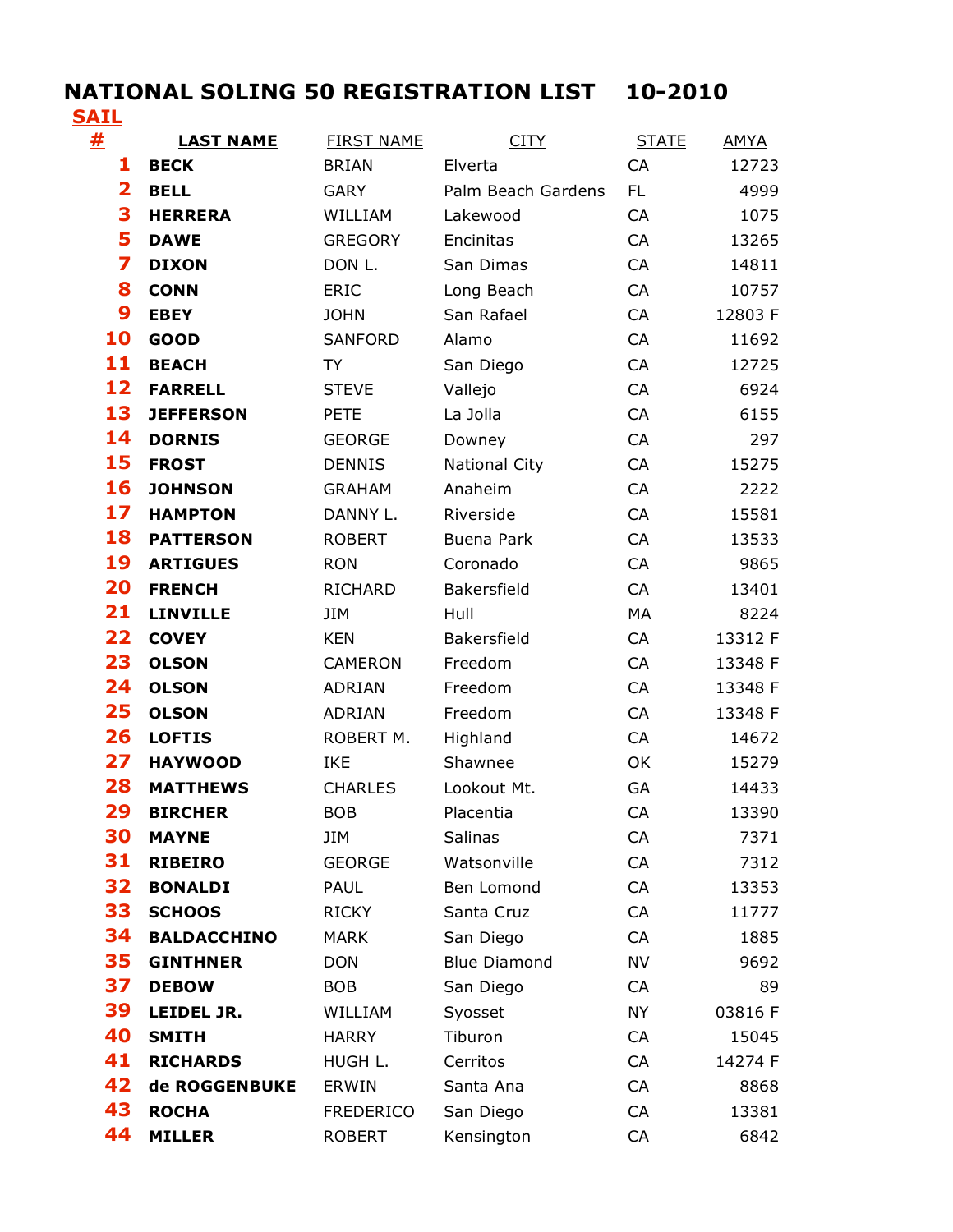| 45            | <b>HIGLEY</b>       | HUGH C.          | Ann Arbor          | ΜI        | 13589   |
|---------------|---------------------|------------------|--------------------|-----------|---------|
| 49            | <b>MALONE</b>       | <b>JACK</b>      | Long Beach         | CA        | 9471    |
| 50            | <b>BERRILL</b>      | MICHAEL          | San Diego          | CA        | 16209   |
| 54            | <b>PAPINI</b>       | <b>GEORGE</b>    | Shelter Island     | <b>NY</b> | 15047   |
| 55            | <b>FUJITANI</b>     | RICHARD          | Santa Ana          | CA        | 10806   |
| 56            | <b>WEST</b>         | <b>RICK</b>      | Pacifica           | CA        | 10176   |
| 57            | <b>BUSH</b>         | <b>JAMES</b>     | Palm Desert        | Ca        | 13991   |
| 58            | <b>MOYNAHAN</b>     | <b>RICK</b>      | Visalia            | CA        | 10132   |
| 60            | <b>MATTHEWS</b>     | <b>ARTHUR</b>    | Signal Mtn.        | <b>TN</b> | 14426   |
| 65            | <b>BERG</b>         | <b>RON</b>       | Bakersfield        | CA        | 16044   |
| 69            | <b>NOVAK</b>        | <b>FRANK</b>     | Mentor             | OH        | 13579   |
| 72            | <b>HASTINGS</b>     | <b>JASON</b>     | Jacksonville       | FL.       | 15575   |
| 77            | <b>PEDRICK (JR)</b> | <b>GEORGE E.</b> | Alameda            | CA        | 8105    |
| 77            | <b>ZEPEDE</b>       | JIM              | Sun City           | CA        | 4952    |
| 78            | <b>PEDRICK</b>      | <b>GEORGE B.</b> | Oakland            | CA        | 8104    |
| 80            | <b>SWICKARD</b>     | JOHN W.          | Desert Hot Springs | CA        | 14427   |
| 81            | <b>CAMPBELL</b>     | <b>KEN</b>       | San Diego          | CA        | 15287   |
| 82            | <b>SCRIVANO</b>     | PHIL             | Bakersfield        | CA        | 15311F  |
| 83            | <b>COVEY</b>        | <b>KEN</b>       | Bakersfield        | CA        | 13312 F |
| 85            | <b>FRENCH</b>       | RICHARD          | Bakersfield        | CA        | 13401   |
| 86            | <b>CLARK</b>        | <b>DUBIE</b>     | San Diego          | CA        |         |
| 87            | <b>GALE</b>         | JIM              | Los Angeles        | CA        | 64      |
| 88            | <b>DEPEW</b>        | <b>JEFF</b>      | Woodside           | CA        | 13805   |
| 88            | <b>PALMER</b>       | RICHARD H.       | Montville          | NJ        | 74      |
| 89            | <b>DUNHAM</b>       | <b>GENE</b>      | Clarinda           | IA        | 2626    |
| 94            | <b>BECOTTE</b>      | <b>BRIAN</b>     | Ocean City         | NJ        | 04839 J |
| 96            | <b>VALEK</b>        | <b>GREGG</b>     | Countryside        | IL        | 15828   |
| 99            | <b>SMITH</b>        | <b>SCOTT</b>     | Santa Cruz         | CA        | 13878   |
| 100           | <b>GRASSI</b>       | <b>ESIO</b>      | Temecula           | CA        | 13821   |
| 101           | <b>BLACK</b>        | <b>CHUCK</b>     | San Diego          | CA        | 78      |
| 102           | (Reserved)          |                  |                    |           |         |
| 103           | (Reserved)          |                  |                    |           |         |
| 107           | (Reserved)          |                  |                    |           |         |
| 108           | <b>COOK</b>         | JEFFREY P.       | Sacramento         | CA        | 15032   |
| 109           | (Reserved)          |                  |                    |           |         |
| 111           | <b>KLEIN</b>        | ANDRE            | Novato             | CA        | 12334   |
| 113           | (Reserved)          |                  |                    |           |         |
| 114           | (Reserved)          |                  |                    |           |         |
| 115           | (Reserved)          |                  |                    |           |         |
| 117           | <b>JOHNSON</b>      | <b>GARY</b>      | San Jose           | CA        | 185     |
| 122           | <b>LOUDERMILK</b>   | <b>JOHN</b>      | Houston            | <b>TX</b> | 13309   |
| 125           | <b>WRIGHT</b>       | <b>BILL</b>      | Alameda            | CA        | 13721   |
| <b>ESP127</b> | <b>HUERTA</b>       | <b>UNIX</b>      | Huixquilucan       | MEXICO    | 16296   |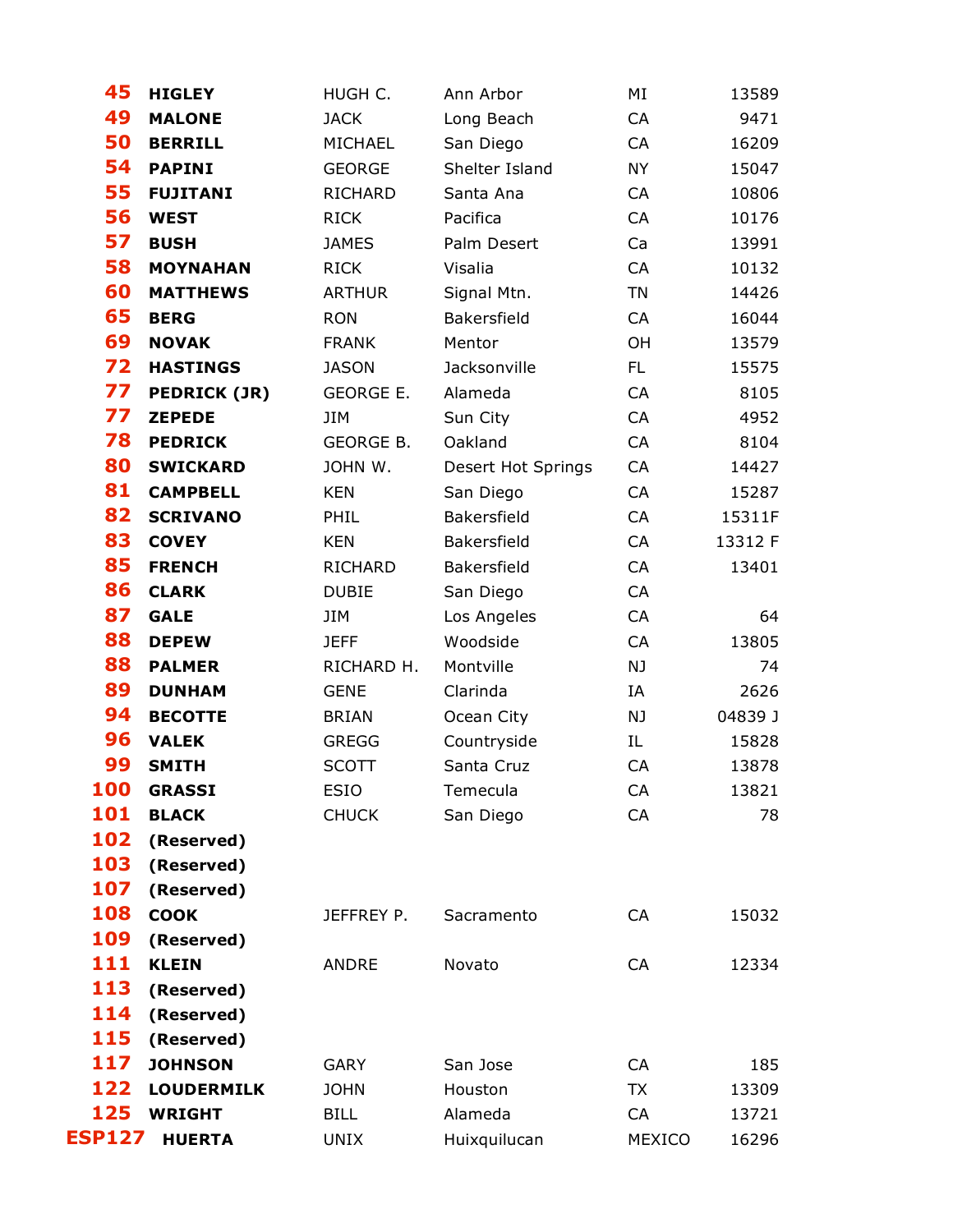| 144 | <b>DICKEY</b>      | <b>RICHARD</b> | Lubbock              | <b>TX</b>   | 14265   |
|-----|--------------------|----------------|----------------------|-------------|---------|
| 146 | <b>NEWLIN</b>      | RUSSELL W.     | Philadelphia         | PA          | 1952    |
| 156 | (Reserved)         |                |                      |             |         |
| 174 | <b>JORDAN</b>      | <b>ELMER</b>   | St. Peter            | <b>BARB</b> | 7451    |
| 175 | <b>ALLEN</b>       | <b>PETER</b>   | Christ Church        | <b>BARB</b> | 7388    |
| 177 | <b>THOMPSON</b>    | <b>JOHN</b>    | Olympia              | WA          | 11218   |
| 178 | (Reserved)         |                |                      |             |         |
| 181 | <b>DEBOW</b>       | <b>ROBERT</b>  | San Diego            | CA          | 89      |
| 184 | (Reserved)         |                |                      |             |         |
| 187 | <b>FARRELL</b>     | STEVE H.       | Vallejo              | CA          | 6924    |
| 188 | <b>LEE</b>         | <b>CURRIE</b>  | Prescott             | AZ          | 8744    |
| 190 | <b>FISCHER</b>     | JOHN D.        | Whitmore Lake        | ΜI          | 6150    |
| 194 | (Reserved)         |                |                      |             |         |
| 195 | <b>MARTIN</b>      | <b>KENYON</b>  | San Diego            | CA          | 13702   |
| 196 | <b>JOHNSON</b>     | <b>GARY</b>    | San Jose             | CA          | 185     |
| 200 | (Reserved)         |                |                      |             |         |
| 201 | (Reserved)         |                |                      |             |         |
| 208 | (Reserved)         |                |                      |             |         |
| 211 | (Reserved)         |                |                      |             |         |
| 217 | <b>MULDER</b>      | <b>GARRETT</b> | Holland              | ΜI          | 1585    |
| 222 | (Reserved)         |                |                      |             |         |
| 223 | <b>LOEWEN</b>      | J.R.           | Tulsa                | OK          | 6593    |
| 227 | <b>STAIGER</b>     | <b>CHRIS</b>   | <b>Bakersfield</b>   | CA          | 10526   |
| 230 | <b>TAKAHASHI</b>   | <b>DENNIS</b>  | Santa Clara          | CA          | 3109    |
| 242 | <b>KURVECK</b>     | <b>GEORGE</b>  | Orange               | CA          | 1623    |
| 246 | <b>MCCONNELL</b>   | <b>SCOTT</b>   | <b>Bothel</b>        | <b>WA</b>   | 6666    |
| 263 | <b>STEVENS</b>     | RICHARD S.     | McLean               | VA          | 724     |
| 277 | (Reserved)         |                |                      |             |         |
| 288 | (Reserved)         |                |                      |             |         |
| 289 | <b>CAWTHORNE</b>   | <b>JOHN</b>    | Doylestown           | PA          | 14444   |
| 291 | <b>PANDIANI</b>    | <b>FILIPPO</b> | La Mesa              | CA          | 12240   |
| 300 | <b>LANDEAU</b>     | <b>STEVE</b>   | Orange               | CA          | 10859 F |
| 324 | <b>HAVENER</b>     | <b>TERRY</b>   | Bakersfield          | CA          | 13368   |
| 364 | <b>CUNNINGHAM</b>  | <b>RON</b>     | <b>Spring Valley</b> | CA          | 7341    |
| 369 | <b>ROSSER</b>      | ROBBY D.       | Galveston            | <b>TX</b>   | 08712 F |
| 373 | <b>LAUTERBACK</b>  | <b>DEL</b>     | Denver               | CO          | 9       |
| 380 | <b>SPILLSBURY</b>  | MAXWELL O.     | Livonia              | ΜI          | 364     |
| 383 | <b>BURNETT JR.</b> | <b>FRANK</b>   | Columbia             | <b>SC</b>   | 448     |
| 387 | <b>MISUNAS</b>     | <b>DAVE</b>    | Santa Cruz           | CA          | 14361   |
| 388 | <b>KELLOG</b>      | DAVID L.       | Stafford             | VA          | 810     |
| 411 | <b>FORBES</b>      | <b>KERN</b>    | Escondido            | CA          | 5320    |
| 425 | <b>HORTON</b>      | OTIS L.        | Ashland              | AL          | 1518    |
| 454 | <b>HART</b>        | <b>ART</b>     | Ottsville            | PA          | 11040   |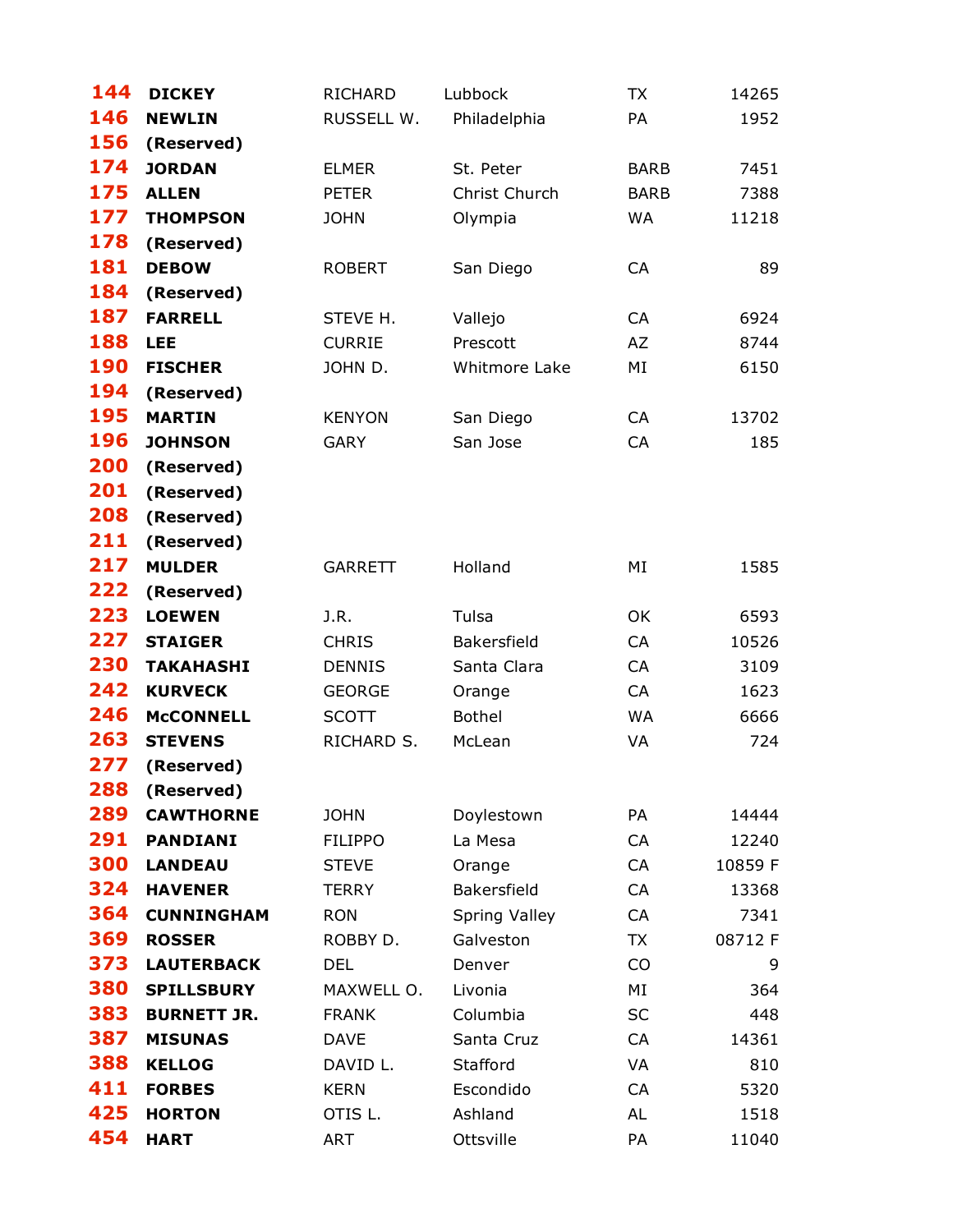| 472  | <b>GROSS</b>        | FRANK D.        | Norfolk               | VA        | 943            |
|------|---------------------|-----------------|-----------------------|-----------|----------------|
| 480  | <b>EVANS</b>        | <b>PETER</b>    | Mill Valley           | CA        | 15122          |
| 482  | <b>MALOTT JR.</b>   | EDWARD O.       | Pleasantville         | <b>NY</b> | 1079           |
| 484  | <b>JARRELL</b>      | BILLY F.        | Norlina               | <b>NC</b> | 14929          |
| 487  | <b>DUNKLEY</b>      | MALCOLM         | Sandwich              | MA        | 9064           |
| 488  | <b>HASSELBERGER</b> | ROBERT L.       | Port Washington       | <b>NY</b> | 14691          |
| 550  | <b>HARVEY</b>       | <b>RICK</b>     | Fresno                | CA        | 14793          |
| 555  | <b>LIND</b>         | <b>JOHN</b>     | Cathedral City        | CA        | 14450          |
| 557  | <b>PETERSEN</b>     | H. ERIC         | Los Gatos             | CA        | 7475           |
| 566  | <b>HOWLE</b>        | PAUL W.         | Richmond              | CA        | 985            |
| 572  | <b>KOENIG</b>       | <b>STEVE</b>    | Longview              | WA        | 1189           |
| 637  | <b>FORBES</b>       | NELSON H.       | Birmingham            | AL        | 1290           |
| 639  | <b>DUFFY</b>        | JIM             | Los Altos             | CA        |                |
| 648  | <b>HASS</b>         | JOSEPH M.       | Barrington            | IL        | 732            |
| 687  | <b>SMITH</b>        | STEVEN A.       | Forest                | VA        | 9680           |
| 705  | <b>MATLIN</b>       | <b>MISAN</b>    | <b>Beverly Hills</b>  | CA        | 1084           |
| 711  | <b>ROBBINS</b>      | <b>KIM</b>      | La Mesa               | CA        | 12278          |
| 712  | <b>HITNEY</b>       | <b>HERB</b>     | San Diego             | CA        | 13525          |
| 723  | <b>HERVAT</b>       | CHARLES E.      | Kenosha               | WI        | 1425           |
| 723  | <b>KNAUTZ</b>       | ERICH R.        | Kenosha               | WI        | 1414           |
| 725  | <b>MCFARLAND</b>    | <b>HAYS</b>     | Lake Forest           | IL        | 1422           |
| 734  | <b>McGUIRE</b>      | <b>BOB</b>      | Walnut                | CA        | 1395           |
| 769  | <b>THOMAS</b>       | FREDERIC W.     | Bethlehem             | PA        | 1492           |
| 777  | <b>NEWMAN</b>       | <b>REYNALDO</b> | Carlsbad              | CA        | 13388          |
| 781  | <b>MCALEER</b>      | <b>JOHN</b>     | Livingston            | <b>TX</b> | 13296 F        |
| 808  | <b>MAURRY</b>       | <b>DEAN</b>     | Manhattan Beach       | CA        | 16283          |
| 818  | <b>FLACK</b>        | <b>NANCY</b>    | San Diego             | CA        | 15175          |
| 888  | <b>MCNEIL</b>       | <b>JOHN</b>     | La Jolla              | CA        | 13718 F        |
| 900  | <b>HARKER</b>       | <b>MILT</b>     | La Crescenta          | CA        | 14935          |
| 918  | <b>CAMPBELL</b>     | <b>KEN</b>      | San Diego             | CA        | 15287          |
| 942  | <b>PETERSEN</b>     | <b>ERIC</b>     | Los Gatos             | CA        | 7475           |
| 983  | <b>BRADLEY</b>      | RONALD G.       | Clinton               | ΜI        | 1429           |
| 1001 | LEWANDOWSKI         | <b>DAN</b>      | Bloomington           | MN        | 15056          |
| 1003 | <b>MARSHALL</b>     | <b>DON</b>      | Sky Valley            | CA        | 12683          |
| 1004 | <b>BENNIE</b>       | <b>JAMES</b>    | No. Augusta           | <b>SC</b> |                |
| 1010 | <b>BAUSER</b>       | <b>KEN</b>      | Waterbury             | CT        | 3480           |
| 1010 | <b>SCHOTT</b>       | CHARLES M.      | <b>Naples</b>         | FL.       | 1869           |
| 1011 | <b>BAUSER</b>       | <b>KEN</b>      | Waterbury             | <b>CT</b> | 3480           |
| 1066 | <b>THOMPSON</b>     | <b>PHIL</b>     | <b>Valley Springs</b> | CA        | 9970           |
| 1111 | <b>THOMAS</b>       | MARK A.         | San Diego             | CA        | 14431          |
| 1150 | <b>NOEL</b>         | MICHAEL         | Livonia               | ΜI        | 2255           |
| 1175 | <b>FARLEY</b>       | <b>KEN</b>      | Greendale             | WI        | 9590           |
| 1202 | <b>CARR</b>         | <b>ROD</b>      | Redmond               | WA        | $\overline{2}$ |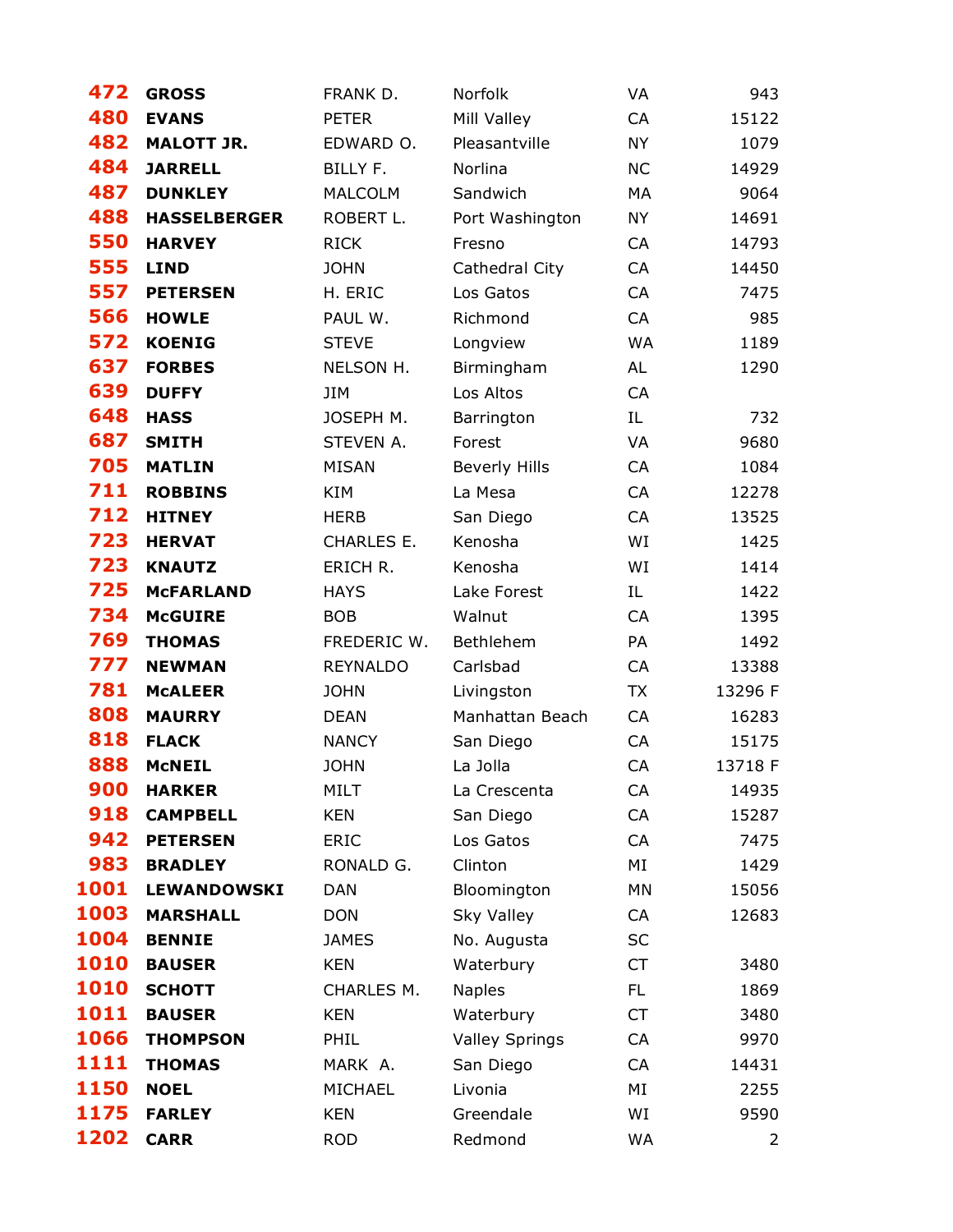| 1232 | <b>KIRLRY</b>      | <b>HUGH</b>    | Leverett                  | MA        | 2323    |
|------|--------------------|----------------|---------------------------|-----------|---------|
| 1313 | <b>POLLACK</b>     | <b>GLEN</b>    | Poway                     | CA        | 11803   |
| 1364 | <b>CUNNINGHAM</b>  | <b>RON</b>     | San Diego                 | CA        | 7341    |
| 1393 | <b>CLARK</b>       | E. R.          | <b>Coral Springs</b>      | FL.       | 2607    |
| 1400 | <b>PETERSON</b>    | ELLY & JOHN    | Little Rock               | <b>AR</b> |         |
| 1401 | <b>DOREN</b>       | <b>EUGENE</b>  | Hilo                      | HI        |         |
| 1403 | <b>ROBERGE</b>     | T. L.          | Port Angeles              | WA        |         |
| 1404 | <b>MORETON</b>     | STUART D.      | <b>Grosse Point Woods</b> | ΜI        | 1710    |
| 1408 | <b>CURREN</b>      | JOHN P.        | Harbor City               | CA        | 3050    |
| 1409 | <b>PURDY</b>       | JOHN R.        | Greenwich                 | <b>CT</b> |         |
| 1413 | <b>FOSTER</b>      | DAVID B.       | Sedro Valley              | <b>WA</b> | 3124    |
| 1416 | <b>MUNRO</b>       | <b>BRUCE</b>   | San Francisco             | CA        | 3111    |
| 1418 | <b>SNIDEMAN</b>    | <b>FRITZ</b>   | St. Helena                | CA        | 3113    |
| 1422 | <b>ATKINSON</b>    | <b>JESS</b>    | Alameda                   | CA        | 08941 F |
| 1423 | <b>BERRY</b>       | <b>GARLAND</b> | Granite Bay               | CA        |         |
| 1432 | <b>STILES</b>      | LARRY          | Sedro Woolley             | WA        | 15530   |
| 1447 | <b>HODGES</b>      | <b>WILL</b>    | Santa Cruz                | CA        | 15849   |
| 1452 | <b>AUCHINCLOSE</b> | JOHN W.        | New York                  | <b>NY</b> | 2701    |
| 1497 | <b>NYSTROM</b>     | JOHN L.        | <b>APO</b>                | <b>NY</b> | 2761    |
| 1503 | <b>GANOOM</b>      | <b>JAMES</b>   | Sylvania                  | OH        | 2776    |
| 1529 | <b>WARD</b>        | <b>BILL</b>    | Dyenburg                  | <b>TN</b> | 2067    |
| 1552 | <b>PITCAIRN</b>    | JOHN G.        | San Diego                 | CA        | 9678    |
| 1557 | <b>MCMEANS</b>     | <b>GEORGE</b>  | Pt. Richmond              | CA        | 13867   |
| 1557 | <b>TURNBULL</b>    | <b>RICHIE</b>  | Bellevue                  | <b>WA</b> | 3547    |
| 1558 | <b>KEENAN</b>      | <b>PETER</b>   | Palo Alto                 | CA        |         |
| 1561 | <b>FRANCIS</b>     | <b>RORY</b>    | La Jolla                  | CA        | 10170   |
| 1562 | <b>HUBBELL</b>     | <b>GEORGE</b>  | Milford                   | ΜI        | 3339    |
| 1568 | <b>ZIMMOM</b>      | DANIEL         | Port Washington           | <b>NY</b> | 2882    |
| 1570 | <b>McGRATH</b>     | JIM            | Scottsdale                | AZ        | 13620   |
| 1572 | <b>FEDGCHIN</b>    | JOSEPH M.      | Royersford                | PA        | 3842    |
| 1574 | <b>RONDEAU</b>     | <b>DON</b>     | Savannah                  | GA        | 3692    |
| 1580 | <b>MADSEN</b>      | <b>JUDY</b>    | Bakersfield               | CA        |         |
| 1583 | <b>McHUGH</b>      | WILLIAM J.     | Farmington                | <b>CT</b> | 3843    |
| 1584 | <b>ATKINSON</b>    | JIM            | Costa Mesa                | CA        | 548     |
| 1586 | <b>ROBELLO</b>     | <b>CHARLES</b> | Honolulu                  | HI        | 642     |
| 1588 | <b>MILLER</b>      | <b>GORDON</b>  | Port Richmond             | CA        | 5230    |
| 1589 | <b>CHERNIN</b>     | AL             | Cotati                    | CA        | 12495   |
| 1590 | <b>ANDERSON</b>    | R. C.          | Concord                   | CA        | 4805    |
| 1593 | <b>BUSCHER</b>     | THOMAS V.      | Overland Park             | <b>KS</b> | 4666    |
| 1596 | <b>WILLIS</b>      | STEPHEN F.     | Overland Park             | KS        | 5038    |
| 1597 | <b>BUSALACCHI</b>  | <b>TOMMY</b>   | San Diego                 | CA        | 15050   |
| 1598 | <b>MOORE</b>       | <b>BILL</b>    | Pleasant Hill             | CA        | 5213    |
| 1601 | <b>HERMAN</b>      | <b>GERALD</b>  | San Diego                 | CA        | 14045   |